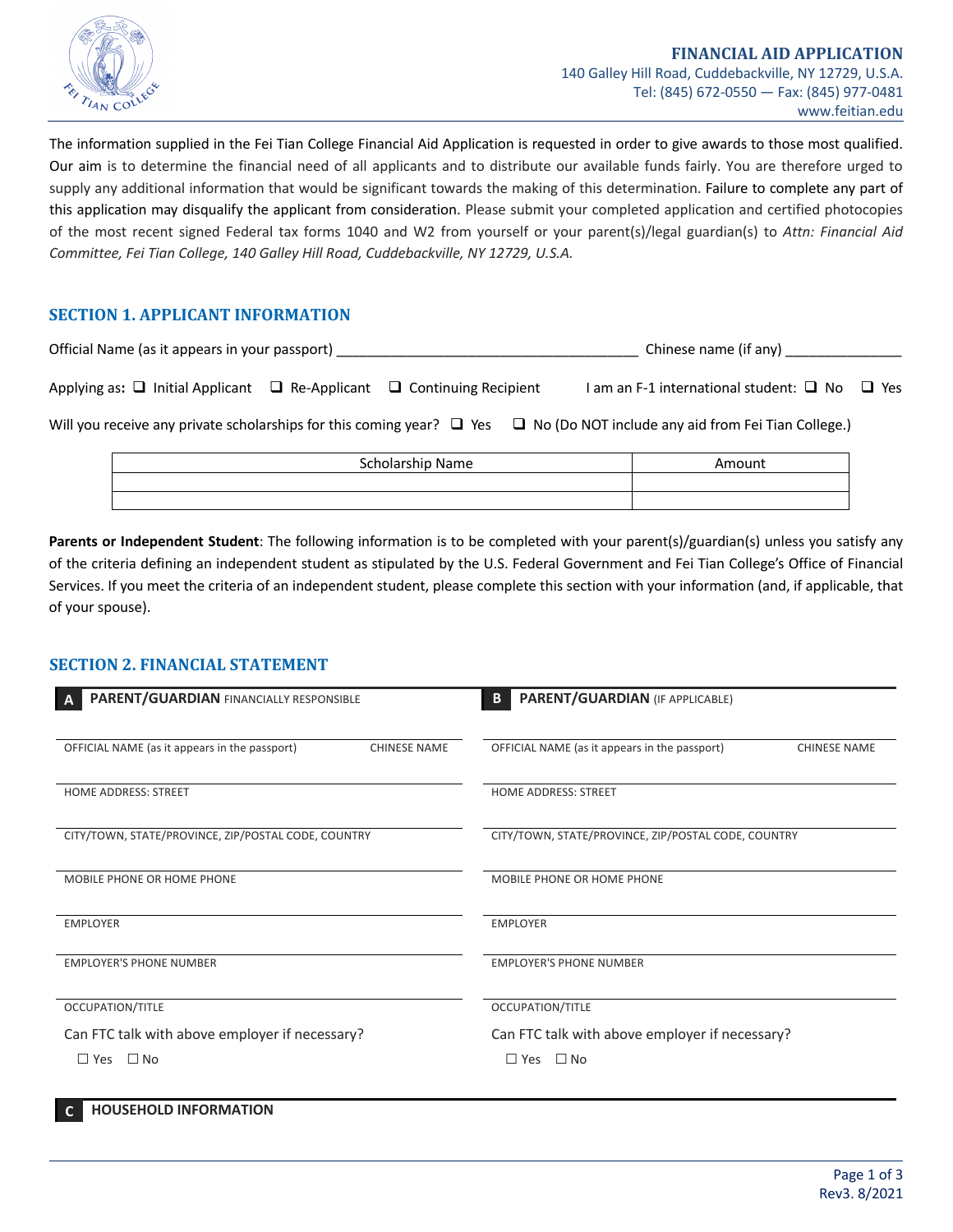

| 1. | Marital Status (check one):                                             |                |                   |                  |                |                 |                     |              |  |  |
|----|-------------------------------------------------------------------------|----------------|-------------------|------------------|----------------|-----------------|---------------------|--------------|--|--|
|    | Parent/Guardian A:                                                      | $\Box$ MARRIED | SINGLE<br>$\perp$ | $\Box$ SEPARATED | $\Box$ WIDOWED | $\Box$ divorced | $\square$ remarried | $\Box$ OTHER |  |  |
|    | Parent/Guardian B:                                                      | $\Box$ MARRIED | $\Box$ SINGLE     | $\Box$ SEPARATED | $\Box$ WIDOWED | $\Box$ DIVORCED | $\Box$ REMARRIED    | $\Box$ OTHER |  |  |
| 2. | Name of Spouse (If Applicable):                                         |                |                   |                  |                |                 |                     |              |  |  |
|    | Parent/Guardian A:<br>Parent/Guardian B:                                |                |                   |                  |                |                 |                     |              |  |  |
| 3. | Are Parents/Guardians A & B in the same household?                      |                |                   |                  |                |                 |                     |              |  |  |
|    | $\Box$ Yes (complete Parent/Guardian A)                                 |                |                   |                  |                |                 |                     |              |  |  |
|    | $\Box$ No (must complete both Parent/Guardian A & B)                    |                |                   |                  |                |                 |                     |              |  |  |
| 4. | Number of individuals who will reside with me during the academic year: |                |                   |                  |                |                 |                     |              |  |  |
|    | Parent/Guardian A:<br>Children:<br>Other:<br>If Other, explain:         |                |                   |                  |                |                 |                     |              |  |  |
|    | Parent/Guardian B:<br>Children:<br>Other:<br>If Other, explain:         |                |                   |                  |                |                 |                     |              |  |  |

## **D DEPENDENTS**

Please list all dependent children who will attend a tuition-charging school: daycare, pre-k, elementary, secondary, postsecondary.

| <b>OFFICIAL NAME</b> | <b>DATE OF</b><br><b>BIRTH</b> | <b>RELATION TO PARENT /</b><br><b>GUARDIAN A &amp; B</b> | <b>SCHOOL NAME</b><br><b>CITY &amp; STATE</b> | <b>GRADE</b> | <b>APPLYING</b><br><b>FOR AID?</b> | <b>ANNUAL</b><br><b>TUITION</b> |
|----------------------|--------------------------------|----------------------------------------------------------|-----------------------------------------------|--------------|------------------------------------|---------------------------------|
| <b>FIRST NAME</b>    |                                | PARENT/GUARDIAN A                                        | <b>SCHOOL NAME</b>                            |              | $\Box$ Yes                         |                                 |
| <b>LAST NAME</b>     |                                | <b>PARENT/GUARDIAN B</b>                                 | <b>CITY &amp; STATE</b>                       |              | $\Box$ No                          |                                 |
| <b>FIRST NAME</b>    |                                | PARENT/GUARDIAN A                                        | <b>SCHOOL NAME</b>                            |              | $\Box$ Yes                         |                                 |
| <b>LAST NAME</b>     |                                | <b>PARENT/GUARDIAN B</b>                                 | <b>CITY &amp; STATE</b>                       |              | $\Box$ No                          |                                 |
| <b>FIRST NAME</b>    |                                | PARENT/GUARDIAN A                                        | <b>SCHOOL NAME</b>                            |              | $\Box$ Yes                         |                                 |
| <b>LAST NAME</b>     |                                | <b>PARENT/GUARDIAN B</b>                                 | <b>CITY &amp; STATE</b>                       |              | $\Box$ No                          |                                 |

# **E PARENTS' / APPLICANT'S GROSS ANNUAL INCOME (BEFORE TAXES)**

 $\overline{u}$  I am attaching my/parent(s)/guardian(s) tax returns or have already submitted the federal income tax return(s) and W-2(s) to the school on

 $\Box$  I am not filing a tax return, and am not required to file a Federal Income Tax Return.

|                    | <b>ACTUAL CURRENT</b> | <b>ESTIMATE NEXT YEAR</b> |
|--------------------|-----------------------|---------------------------|
| Parent/Guardian A: |                       |                           |
| Other Income:      |                       |                           |
| Parent/Guardian B: |                       |                           |
| Other Income:      |                       |                           |
| Applicant:         |                       |                           |
| Other Income:      |                       |                           |
| Total:             |                       |                           |